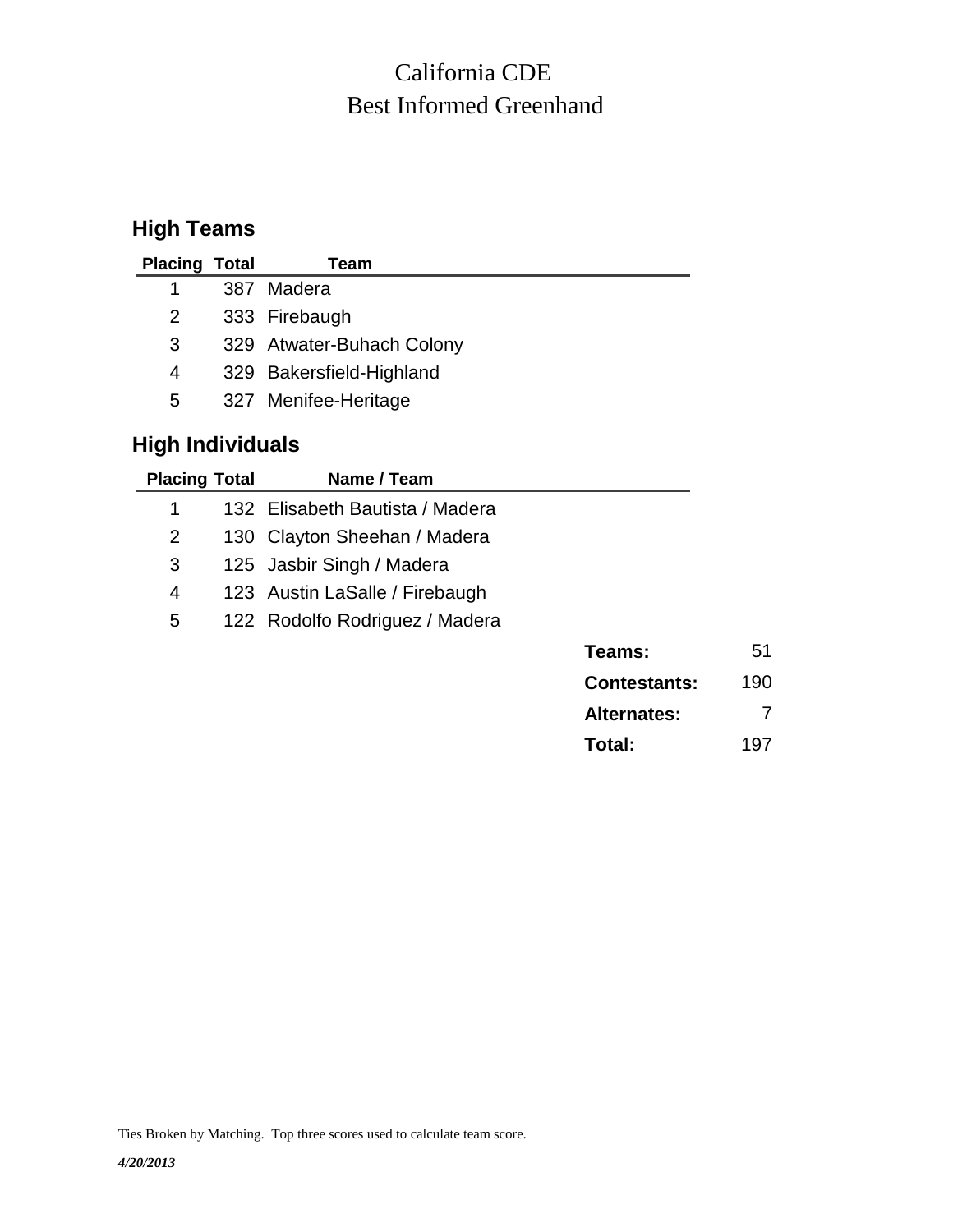| California CDE                         |          |                           |            | <b>Best Informed Greenhand</b> |             |                |
|----------------------------------------|----------|---------------------------|------------|--------------------------------|-------------|----------------|
|                                        |          | <b>Individual Results</b> |            |                                |             |                |
|                                        | Matching | Multiple Choice           | True/False | Tie                            | Total Place |                |
| <b>Atwater-Buhach Colony</b>           |          |                           |            |                                | 329         | $\overline{3}$ |
| Jose Medina                            | 24       | 40                        | 37         | 24                             | $101*$      | 31             |
| <b>Kelsey Coane</b>                    | 20       | 38                        | 33         | 20                             | 91          | 50             |
| Mariana Jauregui                       | 33       | 16                        | 37         | 33                             | 86          | 59             |
| <b>Tara Betancourt</b>                 | 33       | 38                        | 38         | 33                             | $109*$      | 17             |
| <b>Tiffanie Underwood</b>              | 38       | 42                        | 39         | 38                             | $119*$      | $\overline{7}$ |
| <b>Bakersfield-Foothill</b>            |          |                           |            |                                | 233         | <u>24</u>      |
| Destiny Balboa                         | 14       | 22                        | 29         | 14                             | 65          | 139            |
| Elizabeth Azua                         | 14       | 11                        | 37         | 14                             | 62          | 150            |
| <b>Issac Azua</b>                      | 17       | 29                        | 31         | 17                             | $77*$       | 94             |
| Jordian Bartley                        | 26       | 30                        | 30         | 26                             | 86 *        | 60             |
| Lucio Curiel                           | 22       | 25                        | 23         | 22                             |             | 70 * 116       |
| <b>Bakersfield-Highland Alternates</b> |          |                           |            |                                |             |                |
| <b>Bethany Young</b>                   | 22       | 28                        | 29         | 22                             | 79          | 81             |
| Julianne Young                         | 20       | 27                        | 35         | 20                             | 82          | 72             |
| <b>Bakersfield-Highland</b>            |          |                           |            |                                | 329         | $\overline{4}$ |
| Chyanne Hughes                         | 25       | 13                        | 33         | 25                             | 71          | 112            |
| Gianna Brandolini                      | 23       | 36                        | 40         | 23                             | 99          | 35             |
| Savannah Carter                        | 33       | 40                        | 40         | 33                             | $113*$      | 12             |
| Veronica Perez                         | 29       | 41                        | 38         | 29                             | $108*$      | 21             |
| <b>Wendy Madrigal</b>                  | 31       | 38                        | 39         | 31                             | $108*20$    |                |

### **Ceres-Central Valley 263 13**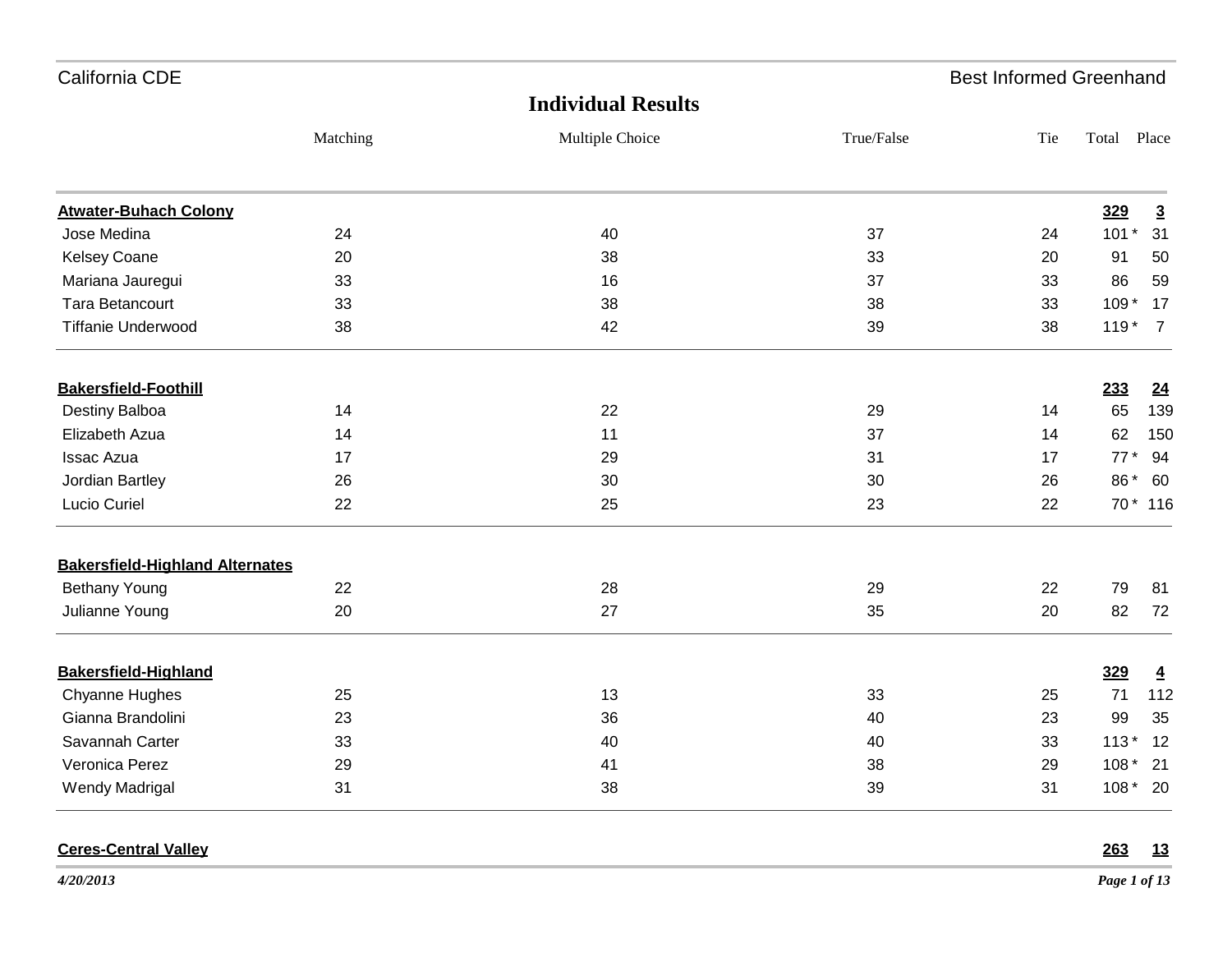| California CDE          |          |                           |            | <b>Best Informed Greenhand</b> |             |            |
|-------------------------|----------|---------------------------|------------|--------------------------------|-------------|------------|
|                         |          | <b>Individual Results</b> |            |                                |             |            |
|                         | Matching | Multiple Choice           | True/False | Tie                            | Total Place |            |
| Andrea Bryant           | 16       | 31                        | 27         | 16                             |             | 74 * 102   |
| <b>Andrew Diaz</b>      | 37       | 32                        | 33         | 37                             | $102*$      | 25         |
| Victor Barajas          | 11       | 30                        | 32         | 11                             | 73          | 107        |
| Victoria Perez          | 25       | 30                        | 32         | 25                             | $87*$       | 56         |
| Chowchilla              |          |                           |            |                                | 245         | <u> 19</u> |
| <b>Courtney Alvares</b> | 15       | 32                        | 28         | 15                             | $75*$       | 100        |
| Dekota Kyriss           | 21       | 25                        | 32         | 21                             | 78 *        | 85         |
| Felipe Vallejo          | 22       | 31                        | 39         | 22                             | $92*$       | - 49       |
| Clarksburg-Delta        |          |                           |            |                                | 205         | 33         |
| Damian Arceo            | 21       | 18                        | 35         | 21                             |             | 74 * 101   |
| Fouad Alofri            | 15       | 28                        | 27         | 15                             |             | 70 * 117   |
| LeeAnn Matthews         | 15       | 19                        | 27         | 15                             |             | 61 * 156   |
| <b>Corning</b>          |          |                           |            |                                | <u>186</u>  | <u>37</u>  |
| <b>Carson Lewis</b>     | 14       | 15                        | 27         | 14                             |             | 56 * 173   |
| Elisabeth Holtzinger    | 11       | 27                        | 30         | 11                             |             | 68 * 124   |
| <b>Tucker Hammons</b>   | 10       | 23                        | 29         | 10                             |             | 62 * 153   |
| Delano                  |          |                           |            |                                | <u>177</u>  | <u>43</u>  |
| Cirilo Orozco           | 13       | 11                        | 22         | 13                             | 46          | 191        |
| Ethan Pobst             | 17       | 14                        | 27         | 17                             |             | 58 * 166   |
| Humberto Rivera         | 12       | 19                        | 25         | 12                             |             | 56 * 175   |
| Javier Garcia           | 17       | 18                        | 28         | 17                             |             | 63 * 146   |
| Sophia Armendariz       | 11       | 22                        | 21         | 11                             |             | 54 179     |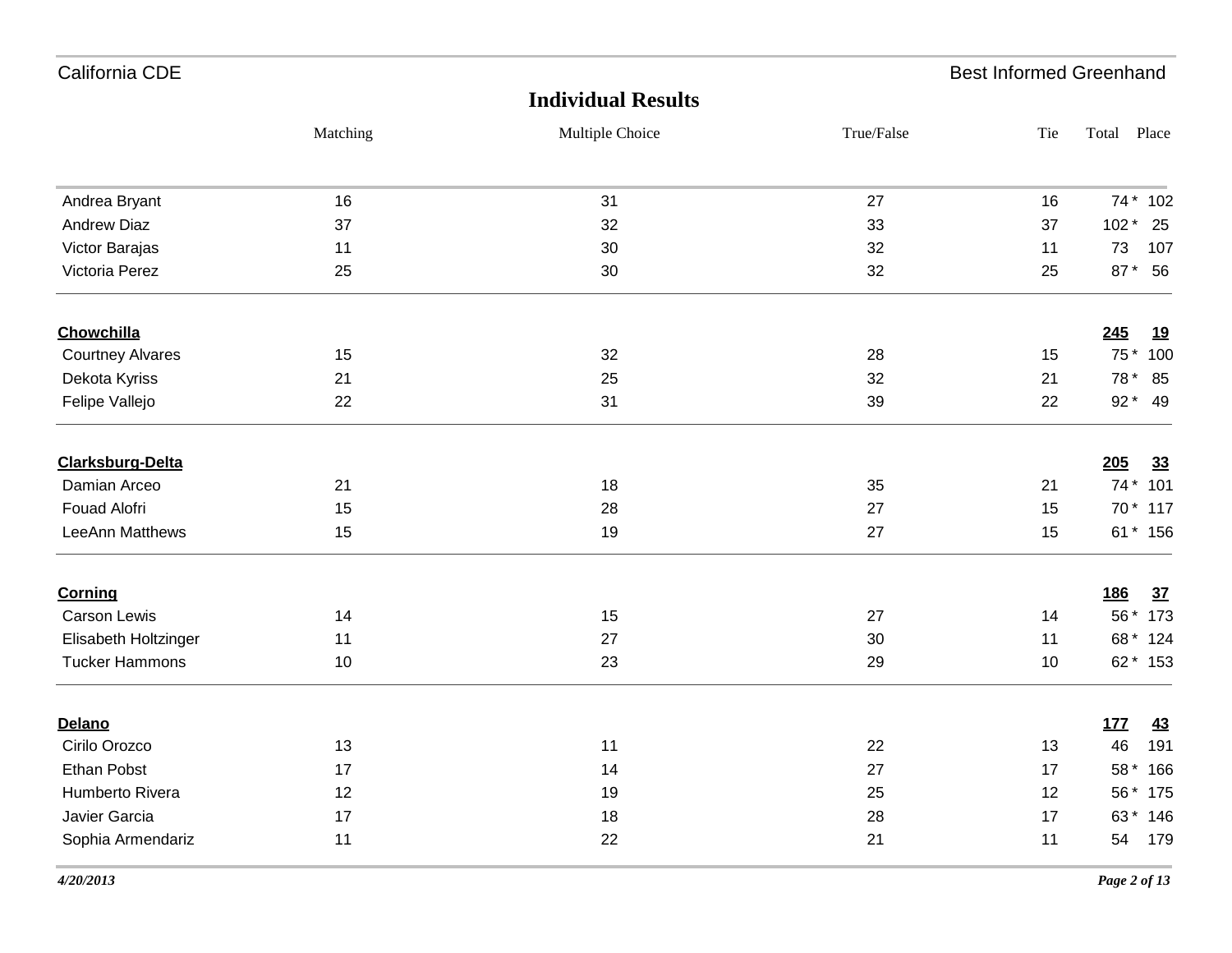| California CDE             |          |                           |            | <b>Best Informed Greenhand</b> |        |                 |
|----------------------------|----------|---------------------------|------------|--------------------------------|--------|-----------------|
|                            |          | <b>Individual Results</b> |            |                                |        |                 |
|                            | Matching | Multiple Choice           | True/False | Tie                            | Total  | Place           |
| <b>Elk Grove Alternate</b> |          |                           |            |                                |        |                 |
| Brianna Espinoza           | 26       | 35                        | 31         | 26                             | 92     | 47              |
| <b>Elk Grove</b>           |          |                           |            |                                | 323    | $6\overline{6}$ |
| <b>Carly Huss</b>          | 34       | 40                        | 39         | 34                             | $113*$ | 11              |
| Cynthia Harris             | 24       | 20                        | 26         | 24                             | 70     | 115             |
| Shelby Clifford            | 35       | 40                        | 35         | 35                             | $110*$ | 16              |
| <b>Vicky Rosas</b>         | 23       | 9                         | 28         | 23                             | 60     | 158             |
| Victoria Mitchell          | 28       | 36                        | 36         | 28                             |        | $100*33$        |
| <b>Escalon Alternate</b>   |          |                           |            |                                |        |                 |
| Celeste Hernandez          | 23       | 24                        | 30         | 23                             | 77     | 91              |
| <b>Escalon</b>             |          |                           |            |                                | 212    | 30              |
| Cassidy Ley-Han            | 16       | 19                        | 34         | 16                             |        | 69 * 120        |
| Kenlee Hiatt               | 15       | 23                        | 32         | 15                             |        | 70 * 118        |
| Luke Wallace               | 6        | 20                        | 24         | 6                              | 50     | 186             |
| <b>Madison Pence</b>       | 20       | 28                        | 25         | 20                             |        | 73 * 103        |
| Promise Saavedra           | 11       | 9                         | 24         | 11                             | 44     | 193             |
| <b>Esparto</b>             |          |                           |            |                                | 261    | <u>16</u>       |
| Hannah Adan                | 25       | 25                        | 31         | 25                             | 81     | 73<br>$\star$   |
| Julianna DeContreau        | 30       | 14                        | 28         | 30                             |        | 72 * 108        |
| Jynelle Brillantes         | 32       | 39                        | 37         | 32                             |        | $108*19$        |
| Natalie Osburn             | 20       | 13                        | 33         | 20                             | 66     | 131             |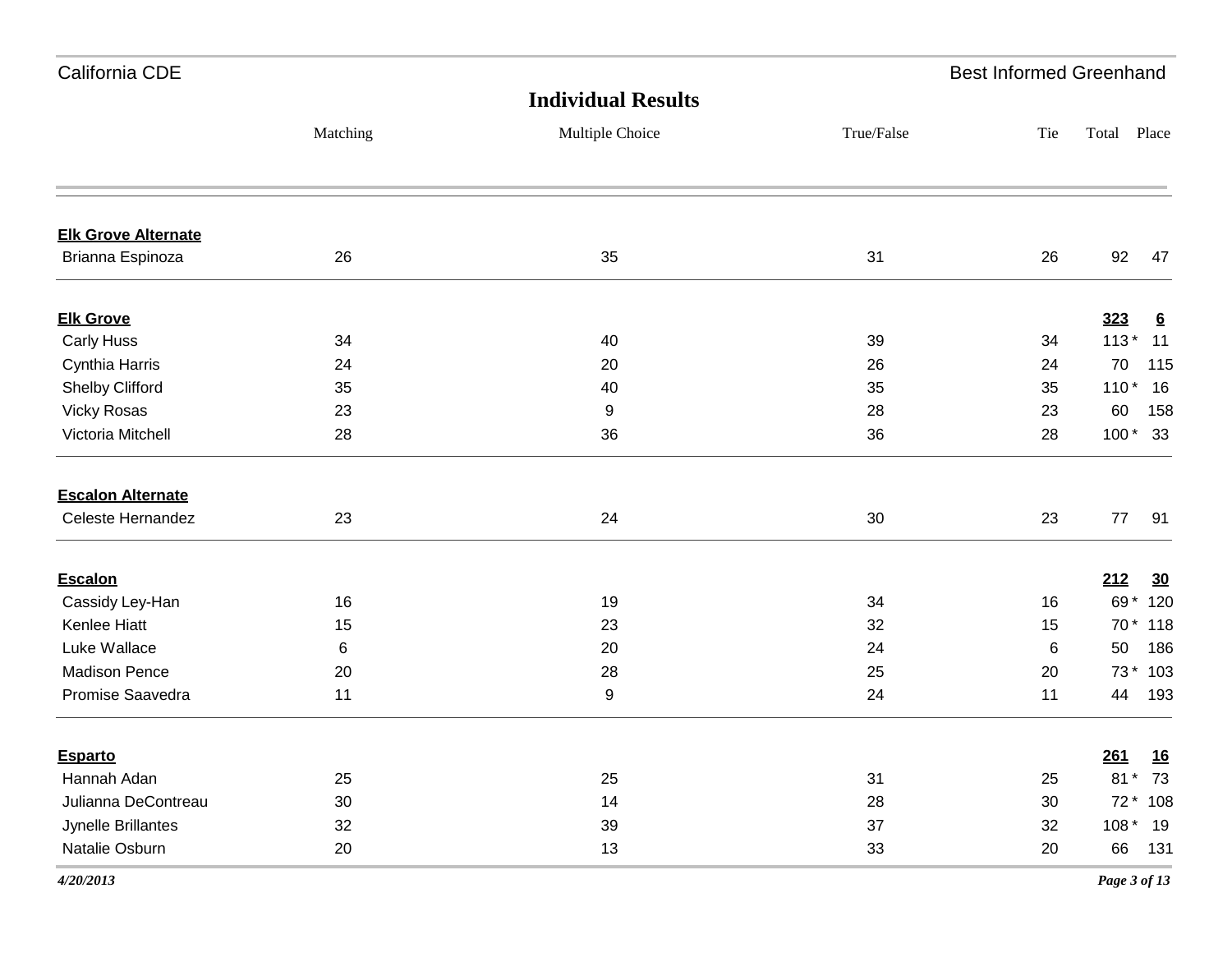| California CDE          |                  |                           |            | <b>Best Informed Greenhand</b> |             |                         |
|-------------------------|------------------|---------------------------|------------|--------------------------------|-------------|-------------------------|
|                         |                  | <b>Individual Results</b> |            |                                |             |                         |
|                         | Matching         | Multiple Choice           | True/False | Tie                            | Total Place |                         |
| <b>Exeter</b>           |                  |                           |            |                                | 219         | 27                      |
| Amanda Anderson         | 18               | 30                        | 29         | 18                             | $77*$       | 93                      |
| <b>Cassie Andrews</b>   | 14               | 25                        | 27         | 14                             | 66          | 134                     |
| <b>Esther Barrera</b>   | $\boldsymbol{9}$ | 13                        | 23         | 9                              | 45          | 192                     |
| <b>Gizelle Ceballos</b> | 16               | 26                        | 33         | 16                             | 75 *        | 99                      |
| Rosita Perez            | 14               | 21                        | 32         | 14                             |             | 67 * 129                |
| <b>Firebaugh</b>        |                  |                           |            |                                | 333         | $\overline{2}$          |
| <b>Amity Duke</b>       | 25               | 27                        | 31         | 25                             | 83          | 69                      |
| <b>Austin LaSalle</b>   | 41               | 41                        | 41         | 41                             | $123*$      | $\overline{\mathbf{4}}$ |
| Daniela Reyes           | 26               | 14                        | 36         | 26                             | 76          | 97                      |
| Fatima Gamino           | 39               | 39                        | 36         | 39                             | $114*$      | 9                       |
| Yadira Valencia         | 31               | 32                        | 33         | 31                             | 96 *        | 38                      |
| <b>Fortuna</b>          |                  |                           |            |                                | <b>180</b>  | 41                      |
| Katie Murray            | 35               | 28                        | 38         | 35                             | $101*$      | 29                      |
| Lilly MacMillan         | 25               | 15                        | 39         | 25                             |             | 79 * 79                 |
| <b>Fresno-Central</b>   |                  |                           |            |                                | 251         | <u>18</u>               |
| Alexa Aparicio          | 14               | 24                        | 26         | 14                             | 64          | 143                     |
| <b>Audrey Bolstad</b>   | 28               | 18                        | 31         | 28                             | $77$        | 90                      |
| <b>Austin Miller</b>    | 22               | 30                        | 33         | 22                             | 85*         | 65                      |
| <b>Breana Landreth</b>  | 27               | 30                        | 31         | 27                             | 88*         | 54                      |
| Courtney LeBar          | 15               | 32                        | 31         | 15                             | 78 *        | 89                      |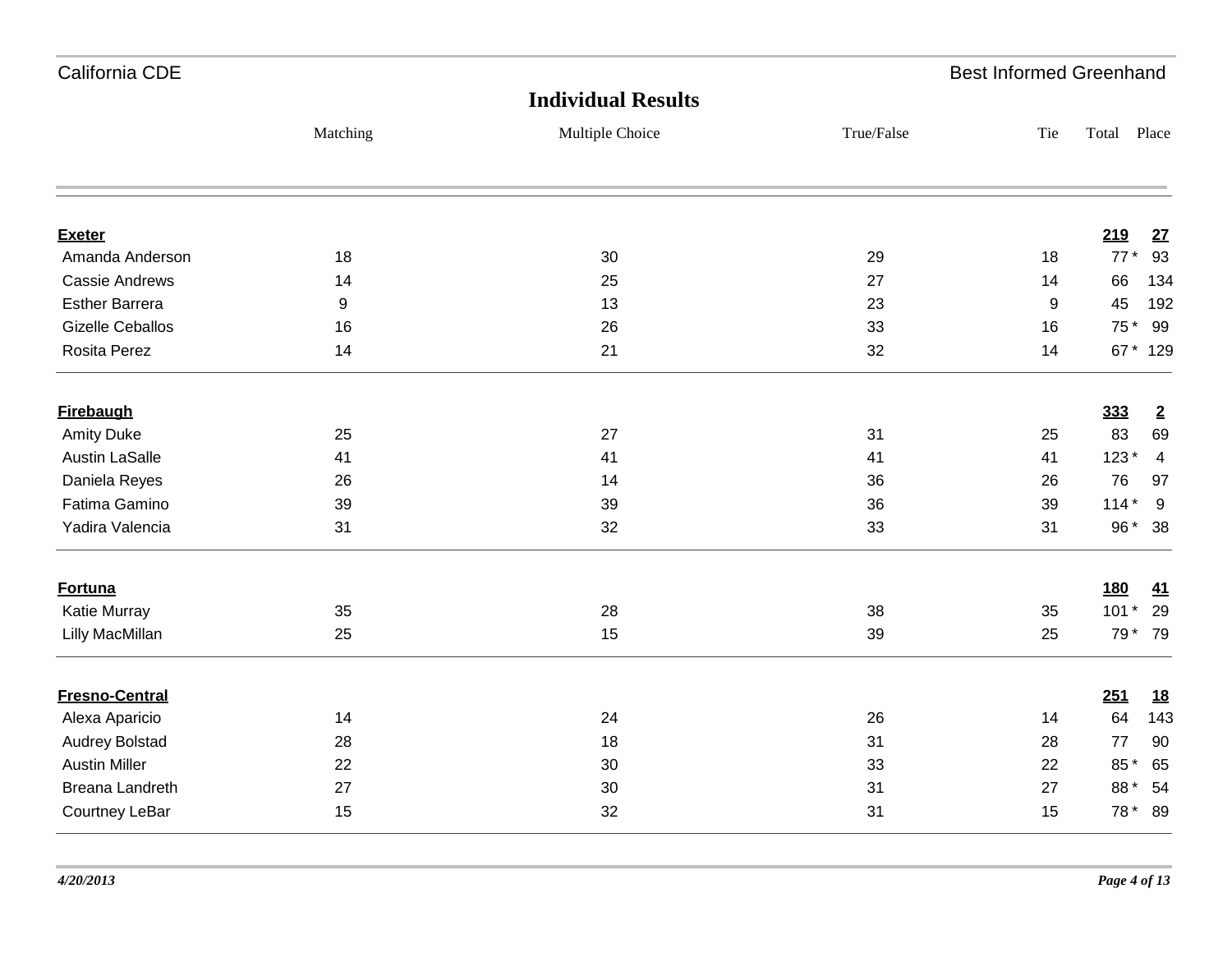| California CDE            |          |                           |            | <b>Best Informed Greenhand</b> |                 |              |
|---------------------------|----------|---------------------------|------------|--------------------------------|-----------------|--------------|
|                           |          | <b>Individual Results</b> |            |                                |                 |              |
|                           | Matching | Multiple Choice           | True/False | Tie                            | Total Place     |              |
| Galt                      |          |                           |            |                                | 11 <sub>Z</sub> | <u>48</u>    |
| Cheyenne Bryant           | 11       | 14                        | 30         | 11                             |                 | 55 * 177     |
| Lillian Kuehnuisen        | 14       | 23                        | 25         | 14                             |                 | 62 * 149     |
| <b>Galt-Liberty Ranch</b> |          |                           |            |                                | 313             | $\mathbf{Z}$ |
| Cheyenne Lewis            | 26       | 33                        | 31         | 26                             | 90              | 51           |
| Courtney Jacobson         | 34       | 36                        | 42         | 34                             | $112*$          | 14           |
| Kindra Begley             | 29       | 34                        | 36         | 29                             | 99 $*$          | 34           |
| Lucas Vanderkar           | 30       | 33                        | 39         | 30                             | 102 * 26        |              |
| Gilroy                    |          |                           |            |                                | 235             | 23           |
| Adrianna Figone           | 17       | 17                        | 32         | 17                             |                 | 66 * 133     |
| Esteban Herrera           | 23       | 33                        | 36         | 23                             |                 | 92 * 48      |
| Jenna Meacham             | 22       | 24                        | 31         | 22                             |                 | 77 * 92      |
| <b>Hanford</b>            |          |                           |            |                                | <u>189</u>      | 36           |
| Cameran Standridge        | 35       | 38                        | 40         | 35                             | $113*$          | 10           |
| Jacob Willhite            | 29       | 11                        | 36         | 29                             |                 | 76* 96       |
| <b>Holtville</b>          |          |                           |            |                                | 262             | 15           |
| Armando Nevarez           | 24       | 37                        | 41         | 24                             | $102*$          | 28           |
| John Tamayo               | 20       | 20                        | 38         | 20                             | 78 *            | 87           |
| Roberto Gonzalez          | 25       | 25                        | 32         | 25                             |                 | 82 * 70      |
| <b>Kerman</b>             |          |                           |            |                                | 212             | <u>29</u>    |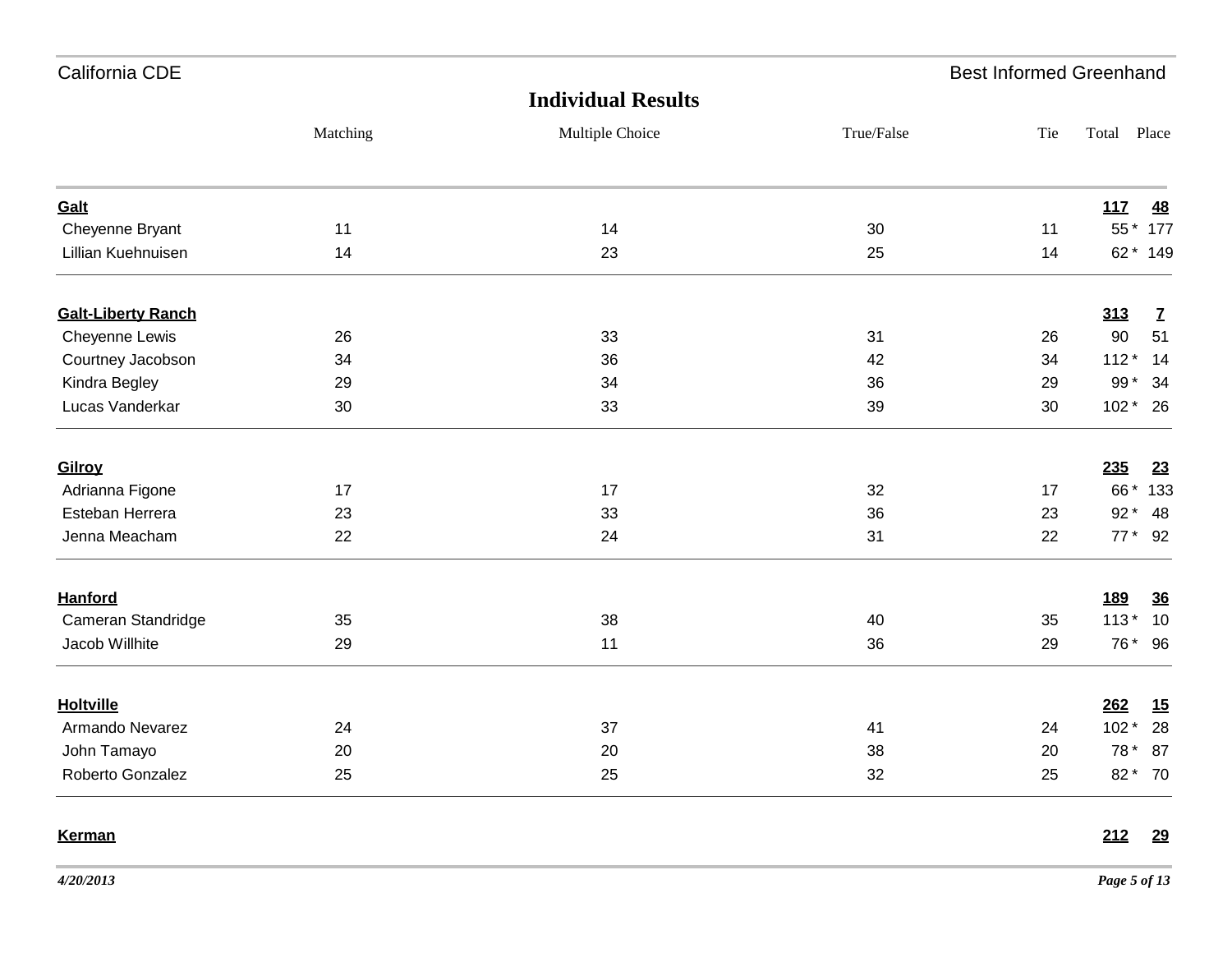| California CDE            |                         |                           |            | <b>Best Informed Greenhand</b> |                         |
|---------------------------|-------------------------|---------------------------|------------|--------------------------------|-------------------------|
|                           |                         | <b>Individual Results</b> |            |                                |                         |
|                           | Matching                | Multiple Choice           | True/False | Tie                            | Total Place             |
| Maribel Alvarenga         | 15                      | 21                        | 28         | 15                             | 64 * 142                |
| Natasha Lopez             | 16                      | 11                        | 31         | 16                             | 167<br>58               |
| Santiago Frias            | 19                      | 17                        | 30         | 19                             | 66 * 132                |
| Sigifredo Valladares      | 20                      | 31                        | 31         | 20                             | 82 * 71                 |
| <b>King City</b>          |                         |                           |            |                                | 177<br>42               |
| Ashley Lopez              | 15                      | 8                         | 24         | 15                             | 47*<br>188              |
| <b>Chelsey Garcia</b>     | 15                      | 16                        | 27         | 15                             | 58 * 168                |
| Erin Garcia               | 19                      | 19                        | 34         | 19                             | 72 * 110                |
| <b>Kingsburg</b>          |                         |                           |            |                                | <u>184</u><br><u>40</u> |
| <b>Brent Oge</b>          | 14                      | 15                        | 30         | 14                             | 59 * 163                |
| <b>Israel Sahagun</b>     | 21                      | 21                        | 36         | 21                             | 78 * 86                 |
| Madelyn Vigo              | $\overline{\mathbf{4}}$ | 14                        | 29         | $\overline{4}$                 | 47 * 190                |
| Lake Isabella-Kern Valley |                         |                           |            |                                | <u>174</u><br>45        |
| Emma Lane                 | 9                       | 23                        | 27         | 9                              | 59 * 164                |
| Jose Carmona              | 16                      | 13                        | 31         | 16                             | 60 * 160                |
| <b>Molly McCall</b>       | $\bf 8$                 | 20                        | 27         | 8                              | 55 * 178                |
| Laton                     |                         |                           |            |                                | 184<br>38               |
| Ashley Nino               | 22                      | 18                        | 26         | 22                             | 66 * 130                |
| <b>Austin Minter</b>      | 12                      | 19                        | 26         | 12                             | 57 * 171                |
| Monica Velazquez          | 15                      | 14                        | 32         | 15                             | 61 * 157                |

#### **Le Grand Alternates**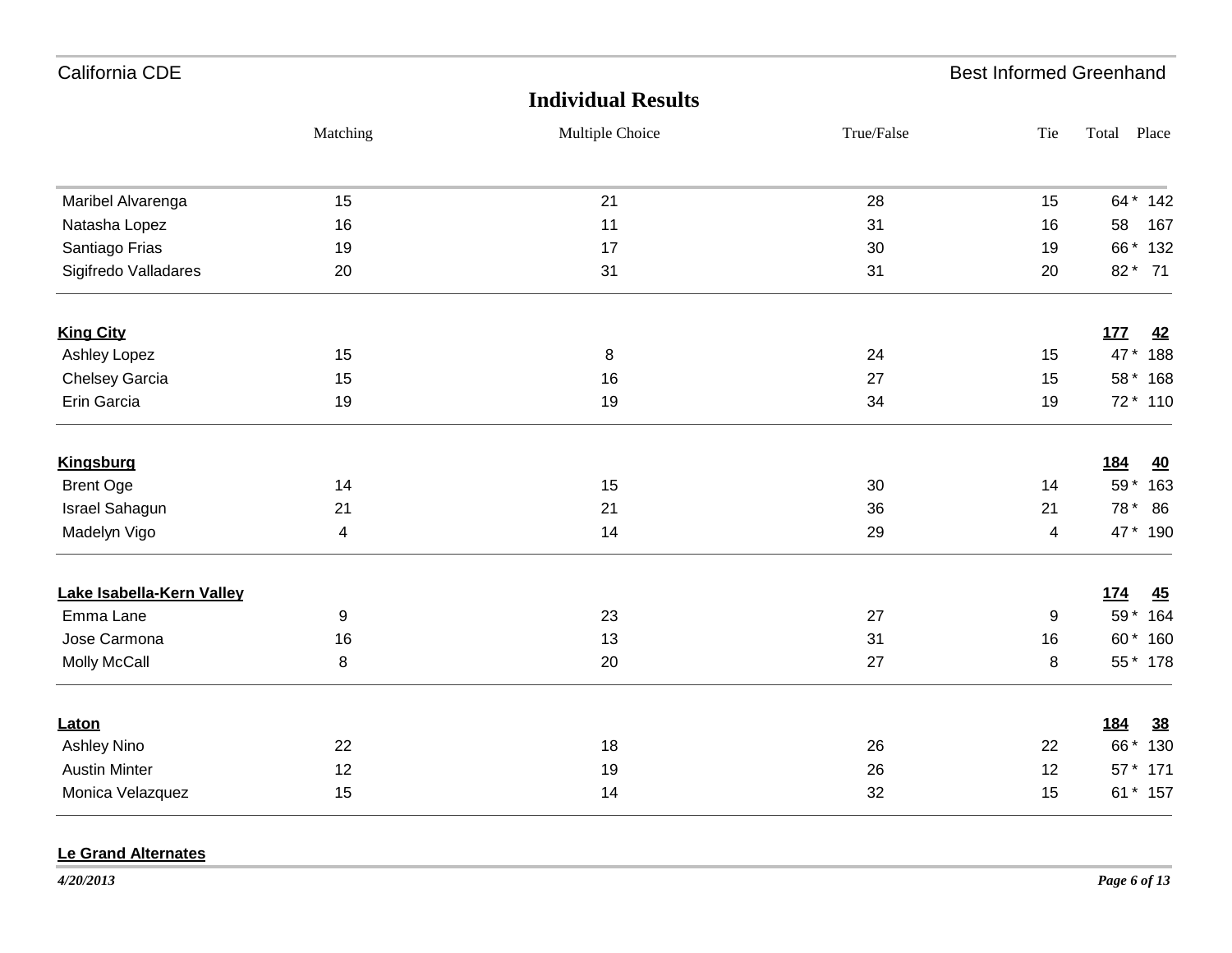| California CDE                |          |                           |            | <b>Best Informed Greenhand</b> |             |           |
|-------------------------------|----------|---------------------------|------------|--------------------------------|-------------|-----------|
|                               |          | <b>Individual Results</b> |            |                                |             |           |
|                               | Matching | Multiple Choice           | True/False | Tie                            | Total Place |           |
| Anadi Zuniga                  | 21       | 29                        | 34         | 21                             | 84          | 68        |
| <b>Moises Reyes</b>           | 17       | 25                        | 29         | 17                             | 71          | 113       |
| Le Grand                      |          |                           |            |                                | 276         | 12        |
| Carla Bahena                  | 23       | 29                        | 27         | 23                             | 79          | 80        |
| <b>Chris Gonzalez</b>         | 23       | 32                        | 29         | 23                             | 84*         | 67        |
| Jeremy Avalos                 | 32       | 14                        | 32         | 32                             | 78          | 82        |
| Samantha Bright               | 28       | 36                        | 32         | 28                             | 96 *        | 40        |
| Yasmeen Maldonado             | 29       | 37                        | 30         | 29                             |             | 96* 39    |
| <b>Lebec-Frazier Mountain</b> |          |                           |            |                                | <b>105</b>  | 51        |
| Ariana Saenz                  | 23       | 17                        | 22         | 23                             |             | 62 * 148  |
| Ashleigh Cavey                | 13       | $\,8\,$                   | 22         | 13                             |             | 43 * 196  |
| <b>Livingston</b>             |          |                           |            |                                | <u>114</u>  | <u>49</u> |
| Amanda Cuevas                 | 12       | 19                        | 31         | 12                             |             | 62 * 152  |
| <b>Austin Randall</b>         | 13       | 6                         | 33         | 13                             |             | 52 * 182  |
| Lodi                          |          |                           |            |                                | 303         | 9         |
| <b>Crystal Huerta</b>         | 15       | 37                        | 35         | 15                             | 87          | 58        |
| Gianna Cantaloupi             | 22       | 13                        | 30         | 22                             | 65          | 136       |
| Jace McClure                  | 27       | 38                        | 36         | 27                             | $101*$      | 30        |
| <b>Lille Nickle</b>           | 30       | 37                        | 37         | 30                             | $104*$      | 24        |
| Morgan Powle                  | 27       | 37                        | 34         | 27                             | 98 *        | 36        |

### **Lodi-Alternate**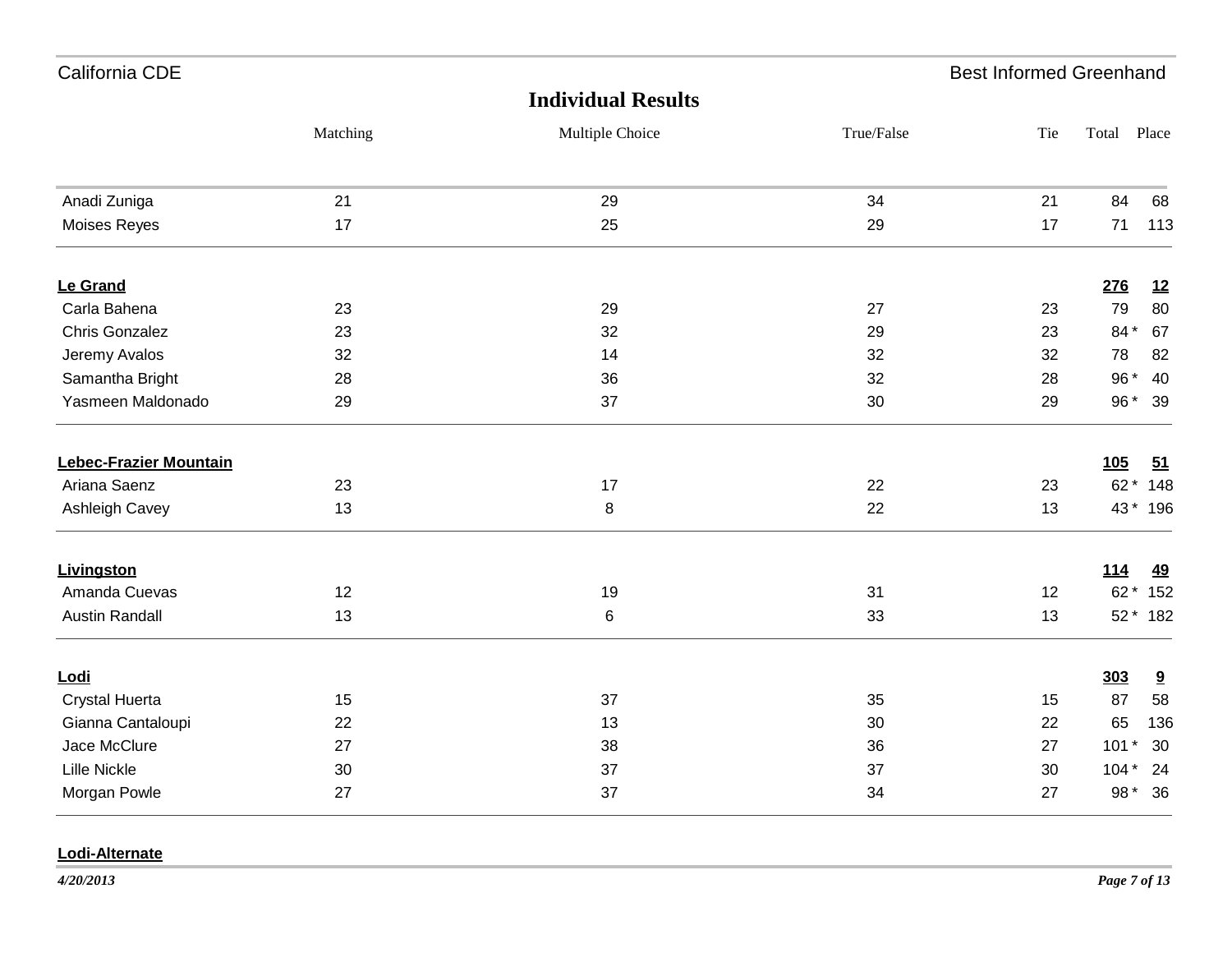| California CDE         |                         |                           |            | <b>Best Informed Greenhand</b> |             |              |
|------------------------|-------------------------|---------------------------|------------|--------------------------------|-------------|--------------|
|                        |                         | <b>Individual Results</b> |            |                                |             |              |
|                        | Matching                | Multiple Choice           | True/False | Tie                            | Total Place |              |
| <b>Madison Dennis</b>  | 29                      | 36                        | 29         | 29                             | 94          | 44           |
| <b>Loomis-Del Oro</b>  |                         |                           |            |                                | <b>122</b>  | <u>47</u>    |
| Josh Cagle             | 8                       | $\sqrt{5}$                | 22         | 8                              | $35*$       | 197          |
| <b>Justine Tadlock</b> | 15                      | $\boldsymbol{9}$          | 19         | 15                             |             | 43 * 195     |
| <b>William Butcher</b> | $\overline{\mathbf{4}}$ | 13                        | 27         | $\overline{\mathbf{4}}$        |             | 44 * 194     |
| <b>Los Banos</b>       |                         |                           |            |                                | 280         | 11           |
| Alexandra Marquez      | 18                      | 13                        | 36         | 18                             | 67          | 126          |
| <b>Ashton Tomas</b>    | 25                      | 41                        | 31         | 25                             | $97*$       | 37           |
| <b>Emmaly Little</b>   | 22                      | 33                        | 33         | 22                             | 88*         | 55           |
| Madison Hatfield-Sm    | 21                      | 34                        | 30         | 21                             | 85          | 66           |
| Payton Brazil          | 24                      | 36                        | 35         | 24                             | 95 *        | 42           |
| <b>Madera</b>          |                         |                           |            |                                | <b>387</b>  | $\mathbf{1}$ |
| Clayton Sheehan        | 43                      | 45                        | 42         | 43                             | 130 *       | $\sqrt{2}$   |
| Elisabeth Bautista     | 47                      | 46                        | 39         | 47                             | $132*$      | $\mathbf{1}$ |
| Gabrielle Ortega       | 42                      | 40                        | 34         | 42                             | 116         | 8            |
| Jasbir Singh           | 41                      | 43                        | 41         | 41                             | 125 *       | 3            |
| Rodolfo Rodriguez      | 36                      | 42                        | 44         | 36                             | 122         | $\,$ 5 $\,$  |
| <b>Madera-Liberty</b>  |                         |                           |            |                                | 238         | 22           |
| <b>Hattie Faccinto</b> | 29                      | 17                        | 26         | 29                             | $72*$       | 109          |
| Jessica Bailey         | 25                      | 30                        | 39         | 25                             | 94 *        | 45           |
| <b>Taylor Jones</b>    | 17                      | 27                        | 28         | 17                             |             | $72 * 111$   |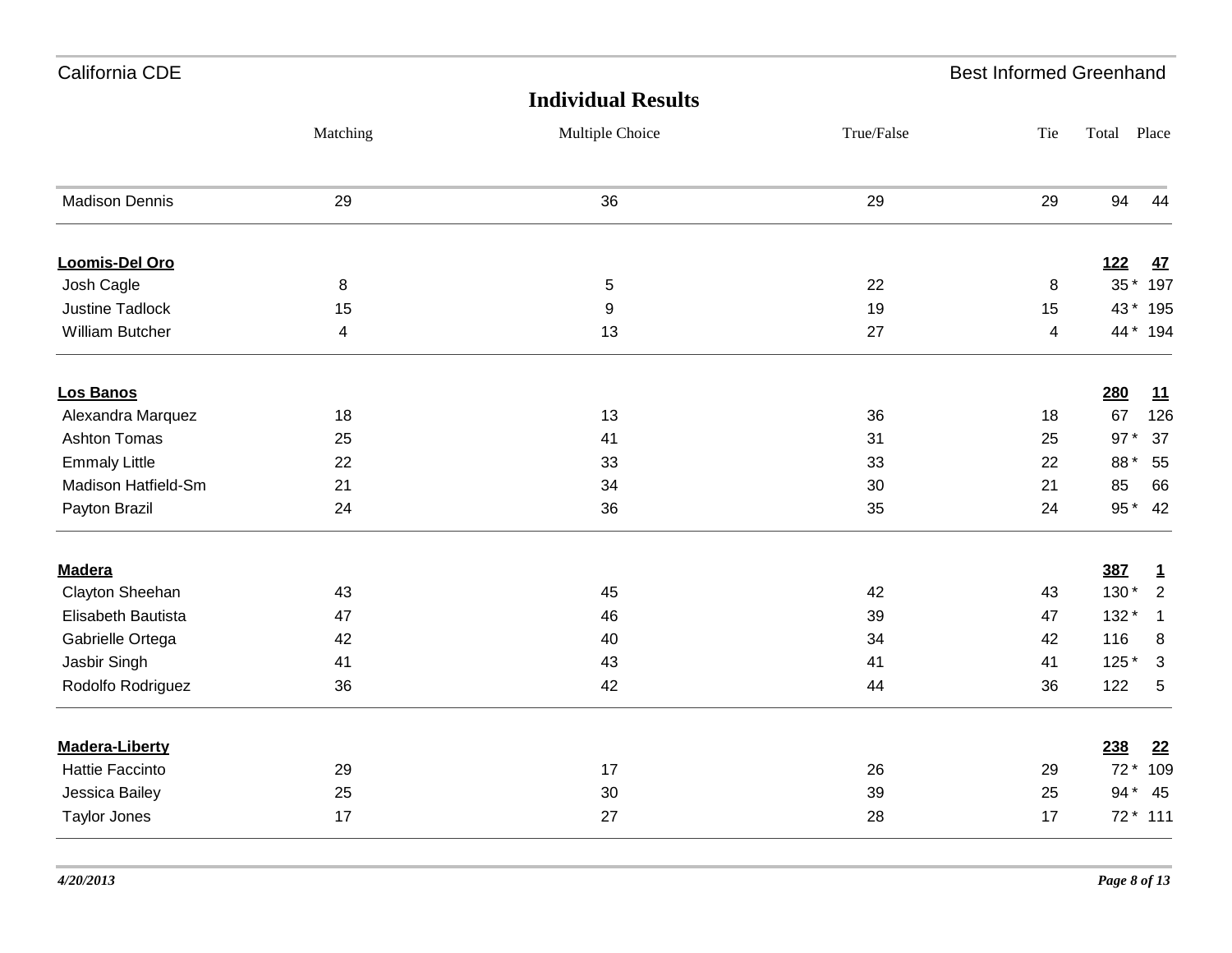| California CDE              |          |                           |            | <b>Best Informed Greenhand</b> |                 |                |
|-----------------------------|----------|---------------------------|------------|--------------------------------|-----------------|----------------|
|                             |          | <b>Individual Results</b> |            |                                |                 |                |
|                             | Matching | Multiple Choice           | True/False | Tie                            | Total Place     |                |
| <b>Menifee-Heritage</b>     |          |                           |            |                                | <b>327</b>      | $\overline{5}$ |
| Amber Thompsen              | 35       | 37                        | 39         | 35                             | $111*$          | 15             |
| Ashley Reilly               | 24       | 38                        | 34         | 24                             | 96 *            | 41             |
| <b>Jared Brandt</b>         | 26       | 13                        | 31         | 26                             | 70              | 114            |
| Jocelyn Ornelas             | 40       | 43                        | 37         | 40                             | $120*$          | 6              |
| <b>Merced</b>               |          |                           |            |                                | 244             | 20             |
| <b>Geffry Flores</b>        | 31       | 15                        | 32         | 31                             | 78 *            | 83             |
| Randee Pursley              | 35       | 36                        | 35         | 35                             | 106 *           | 23             |
| Sarah Mora                  | 20       | 14                        | 26         | 20                             | $60*$           | 159            |
| <b>Merced-Golden Valley</b> |          |                           |            |                                | <u>197</u>      | <u>34</u>      |
| Adrianna Davis              | 17       | $\overline{7}$            | 37         | 17                             | $61*$           | 155            |
| Alexis Angel                | 14       | 22                        | 33         | 14                             |                 | 69 * 122       |
| Mikayla McNeil              | 13       | 14                        | 20         | 13                             | 47              | 189            |
| Robert Humbert              | 17       | 23                        | 27         | 17                             |                 | 67 * 127       |
| <b>Morgan Hill-Live Oak</b> |          |                           |            |                                | <u>149</u>      | 46             |
| <b>Abigail Upstill</b>      | 20       | 22                        | 27         | 20                             | 69*             | 119            |
| Julia Leal                  | 21       | 28                        | 31         | 21                             | 80*             | 77             |
| <b>Newman-Orestimba</b>     |          |                           |            |                                | <u>259</u>      | <u>17</u>      |
| Christiana Castillo         | 24       | 36                        | 35         | 24                             | $95$ $^{\star}$ | 43             |
| Drew Lane                   | 14       | 24                        | 27         | 14                             | 65              | 138            |
| Drew Sciarini               | 21       | 31                        | 34         | 21                             | 86 *            | 61             |
| Molly Wallace               | $30\,$   | 16                        | 32         | $30\,$                         |                 | 78 * 84        |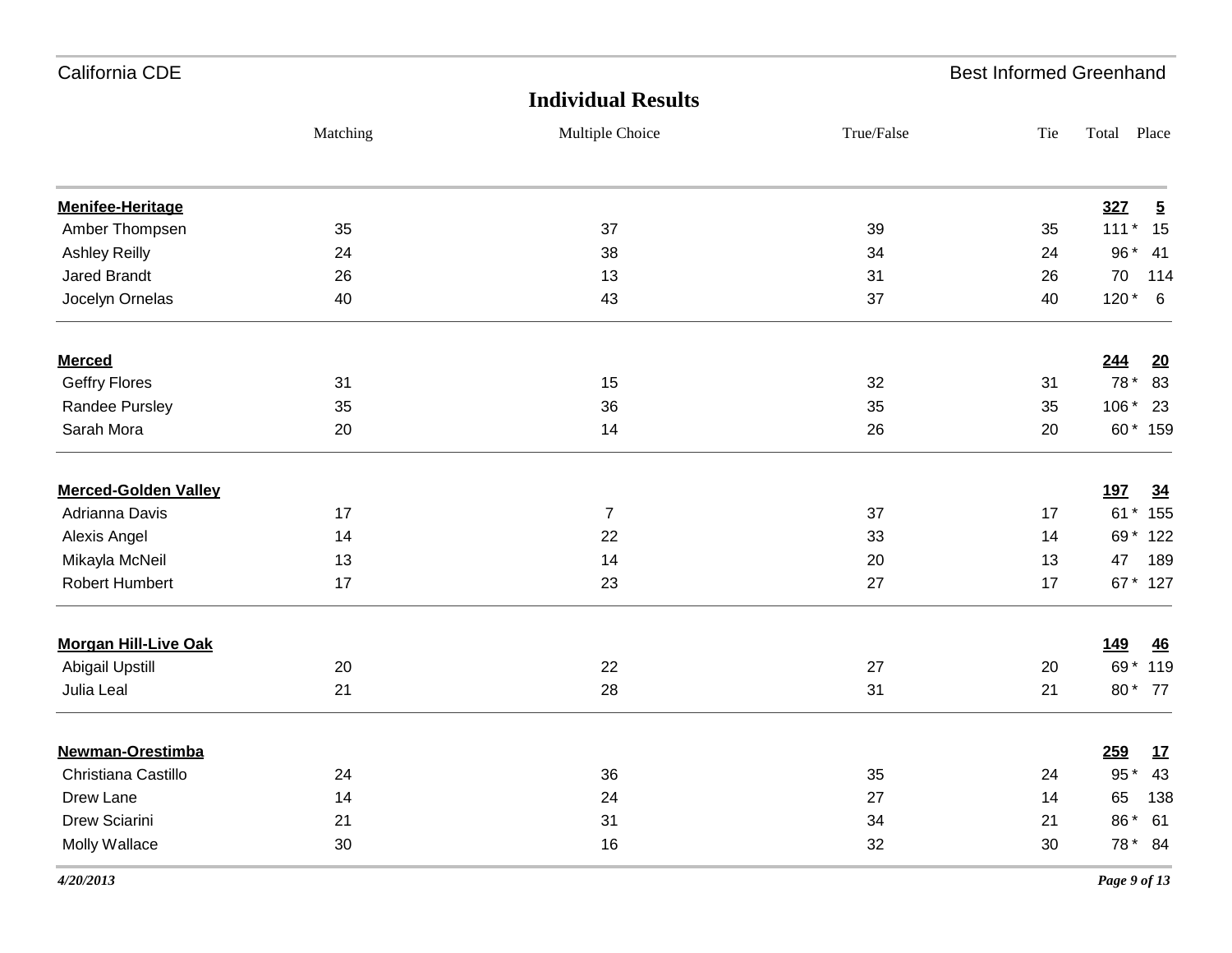| California CDE          |          |                           |            | <b>Best Informed Greenhand</b> |               |           |
|-------------------------|----------|---------------------------|------------|--------------------------------|---------------|-----------|
|                         |          | <b>Individual Results</b> |            |                                |               |           |
|                         | Matching | Multiple Choice           | True/False | Tie                            | Total         | Place     |
| Rylee Bushnell          | 18       | 22                        | 33         | 18                             | 73            | 106       |
| <b>Nipomo</b>           |          |                           |            |                                | 263           | <u>14</u> |
| Delaney Wynn            | 20       | 14                        | 27         | 20                             | 61            | 154       |
| Evan Nilsen             | 11       | 26                        | 29         | 11                             | 66            | 135       |
| Luke Sparks             | 19       | 34                        | 28         | 19                             | $81*$         | 75        |
| Macy Geihs              | 19       | 32                        | 38         | 19                             | 89*           | 53        |
| Victoria Garcia         | 29       | 32                        | 32         | 29                             |               | 93 * 46   |
| <b>O'Neals-Minarets</b> |          |                           |            |                                | 293           | <u>10</u> |
| Kailey Lemon            | 33       | 36                        | 38         | 33                             | $107*$        | 22        |
| Mason Ellis             | 18       | 32                        | 36         | 18                             | 86 *          | 63        |
| Sienna Pillsbury        | 38       | 21                        | 41         | 38                             |               | 100 * 32  |
| <b>Patterson</b>        |          |                           |            |                                | 218           | <u>28</u> |
| <b>Brooke Watson</b>    | 14       | 8                         | 29         | 14                             | 51            | 184       |
| Cerena Clifford         | 12       | 25                        | 19         | 12                             |               | 56 * 174  |
| Hayley Borba            | 14       | 21                        | 25         | 14                             |               | 60 * 162  |
| Lanaeya Banks           | 27       | 39                        | 36         | 27                             |               | 102 * 27  |
| <b>Porterville</b>      |          |                           |            |                                | 107           | 50        |
| Hailey Ladrigan         | 8        | 19                        | 27         | 8                              |               | 54 * 180  |
| Meagan Yaws             | 18       | 9                         | 26         | 18                             |               | 53 * 181  |
| <b>Reedley</b>          |          |                           |            |                                | 241           | <u>21</u> |
| Amber Santos            | 19       | 34                        | 33         | 19                             |               | 86 * 62   |
| 4/20/2013               |          |                           |            |                                | Page 10 of 13 |           |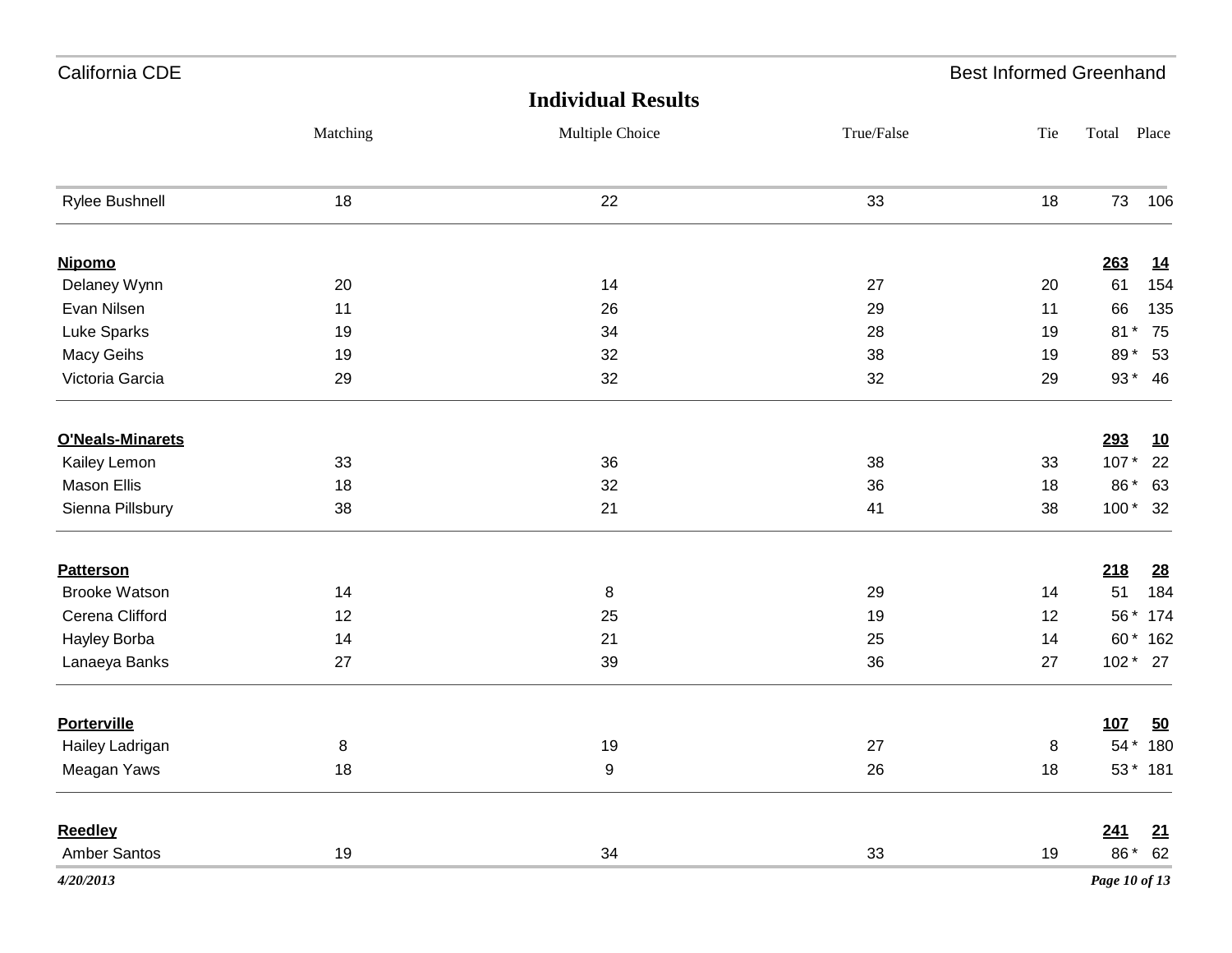| California CDE          |          |                           |            | <b>Best Informed Greenhand</b> |                         |
|-------------------------|----------|---------------------------|------------|--------------------------------|-------------------------|
|                         |          | <b>Individual Results</b> |            |                                |                         |
|                         | Matching | Multiple Choice           | True/False | Tie                            | Total Place             |
| Andrea Segovia          | 15       | 19                        | 26         | 15                             | 60<br>161               |
| Jesus Herrejoh          | 30       | 16                        | 33         | 30                             | 79 *<br>78              |
| Maggie Sanchez          | 18       | 24                        | 34         | 18                             | 76 * 98                 |
| <b>Tracy</b>            |          |                           |            |                                | <u>184</u><br><u>39</u> |
| Amanda Simonich         | 19       | 10                        | 26         | 19                             | 55 * 176                |
| <b>Bridgette Houser</b> | 13       | 22                        | 30         | 13                             | 65 * 140                |
| <b>Madison Rose</b>     | 12       | 24                        | 28         | 12                             | 64 * 144                |
| <b>Tulare</b>           |          |                           |            |                                | 190<br>35               |
| <b>Cristy Aroche</b>    | 21       | 16                        | 20         | 21                             | 170<br>57               |
| Jocelyn Ngo             | 11       | 26                        | 31         | 11                             | 68 * 125                |
| Karlisle Stiffler       | 8        | 22                        | 29         | 8                              | 59 * 165                |
| Katelyn Ngo             | 14       | 22                        | 27         | 14                             | 63 * 147                |
| <b>Turlock</b>          |          |                           |            |                                | 209<br>31               |
| Anthony Lopes           | 19       | 24                        | 30         | 19                             | 73 * 105                |
| Daryl Dias              | 10       | 25                        | 23         | 10                             | 58 * 169                |
| Lauren Clark            | 17       | 28                        | 33         | 17                             | 78 * 88                 |
| <b>Tyler Harkson</b>    | 9        | 19                        | 24         | 9                              | 52<br>183               |
| <b>Turlock-Pitman</b>   |          |                           |            |                                | 207<br>32               |
| <b>Blake Correia</b>    | 16       | 12                        | 21         | 16                             | 49*<br>187              |
| <b>Brenda Ramirez</b>   | 15       | 27                        | 35         | 15                             | $77*$<br>95             |
| Garrett Wade            | 22       | 31                        | 28         | 22                             | 81 * 74                 |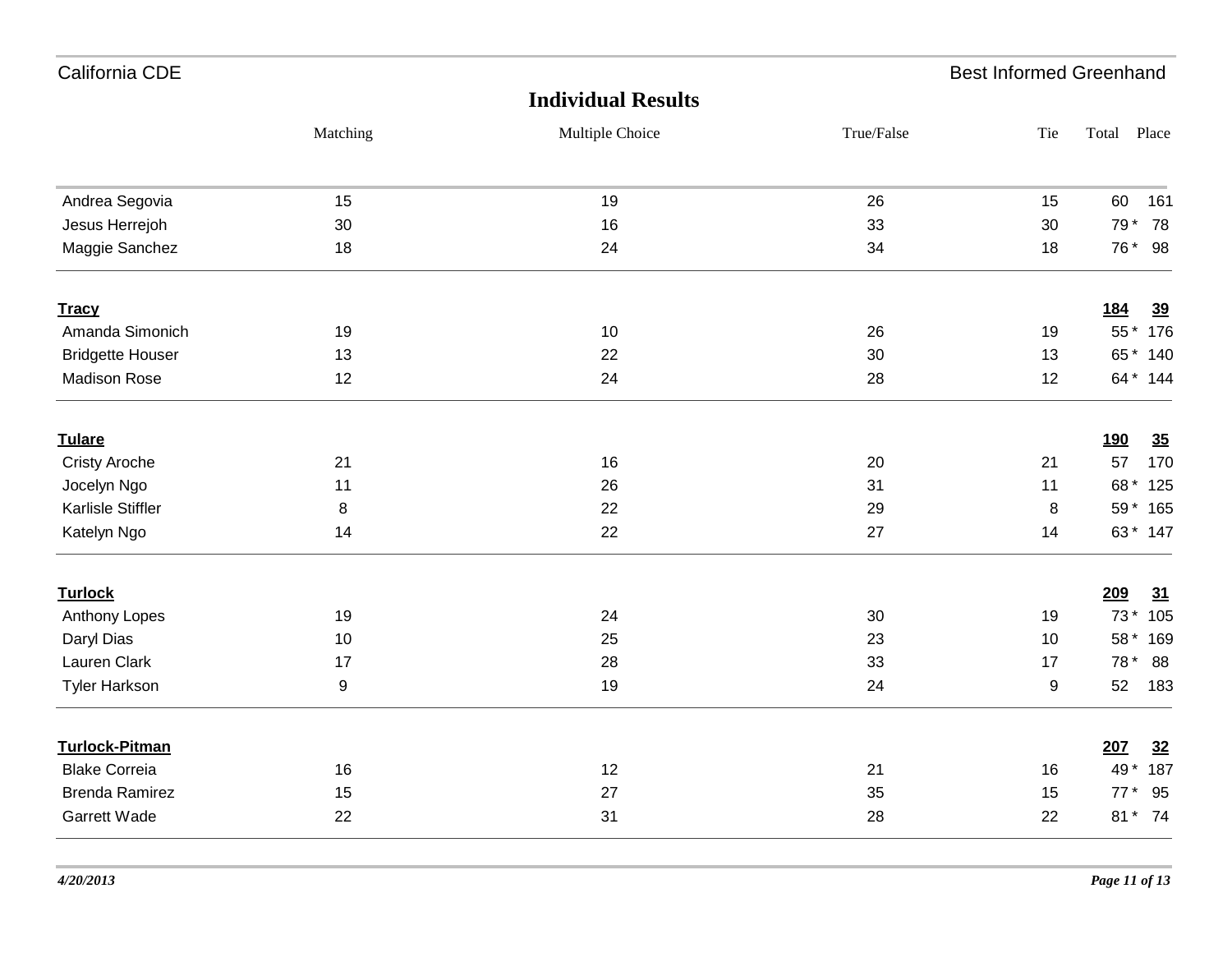| California CDE             |          |                           |            | <b>Best Informed Greenhand</b> |            |            |
|----------------------------|----------|---------------------------|------------|--------------------------------|------------|------------|
|                            |          | <b>Individual Results</b> |            |                                |            |            |
|                            | Matching | Multiple Choice           | True/False | Tie                            | Total      | Place      |
| <b>Visalia-Golden West</b> |          |                           |            |                                | 224        | 26         |
| <b>Coral Story</b>         | 14       | 23                        | 32         | 14                             |            | 69 * 121   |
| Hannah Fleetwood           | 14       | 22                        | 32         | 14                             |            | 68 * 123   |
| Sadie Jameson              | 19       | 32                        | 36         | 19                             |            | 87 * 57    |
| Veronica Alvarado          | 16       | 12                        | 28         | 16                             | 56         | 172        |
| Visalia-Mt. Whitney        |          |                           |            |                                | 232        | 25         |
| Adam Kagy                  | 18       | 15                        | 32         | 18                             | 65         | 137        |
| Art Rodriguez              | 24       | 27                        | 29         | 24                             | 80 *       | 76         |
| Josh Mahan                 | 26       | 31                        | 28         | 26                             |            | 85* 64     |
| Jullisa Sanchez            | 16       | 25                        | 26         | 16                             |            | 67 * 128   |
| <b>Wasco</b>               |          |                           |            |                                | <b>176</b> | <u>44</u>  |
| Kassandra Martin           | 13       | $\,6$                     | 31         | 13                             |            | 50 * 185   |
| Maria Enriquez             | 13       | 18                        | 31         | 13                             |            | 62 * 151   |
| Maribel Juarez             | 11       | 22                        | 31         | 11                             |            | 64 * 145   |
| <b>Woodland-Pioneer</b>    |          |                           |            |                                | 310        | 8          |
| <b>Belen Alcantar</b>      | 34       | 36                        | 38         | 34                             | $108*$     | 18         |
| Christa Madueno            | 24       | $\overline{7}$            | 33         | 24                             | 64         | 141        |
| <b>Conner McFarland</b>    | 19       | 27                        | 27         | 19                             | 73         | 104        |
| Eric Loerger               | 19       | 35                        | 36         | 19                             | $90*$      | 52         |
| Lauren Millang             | 34       | 38                        | 40         | 34                             |            | $112 * 13$ |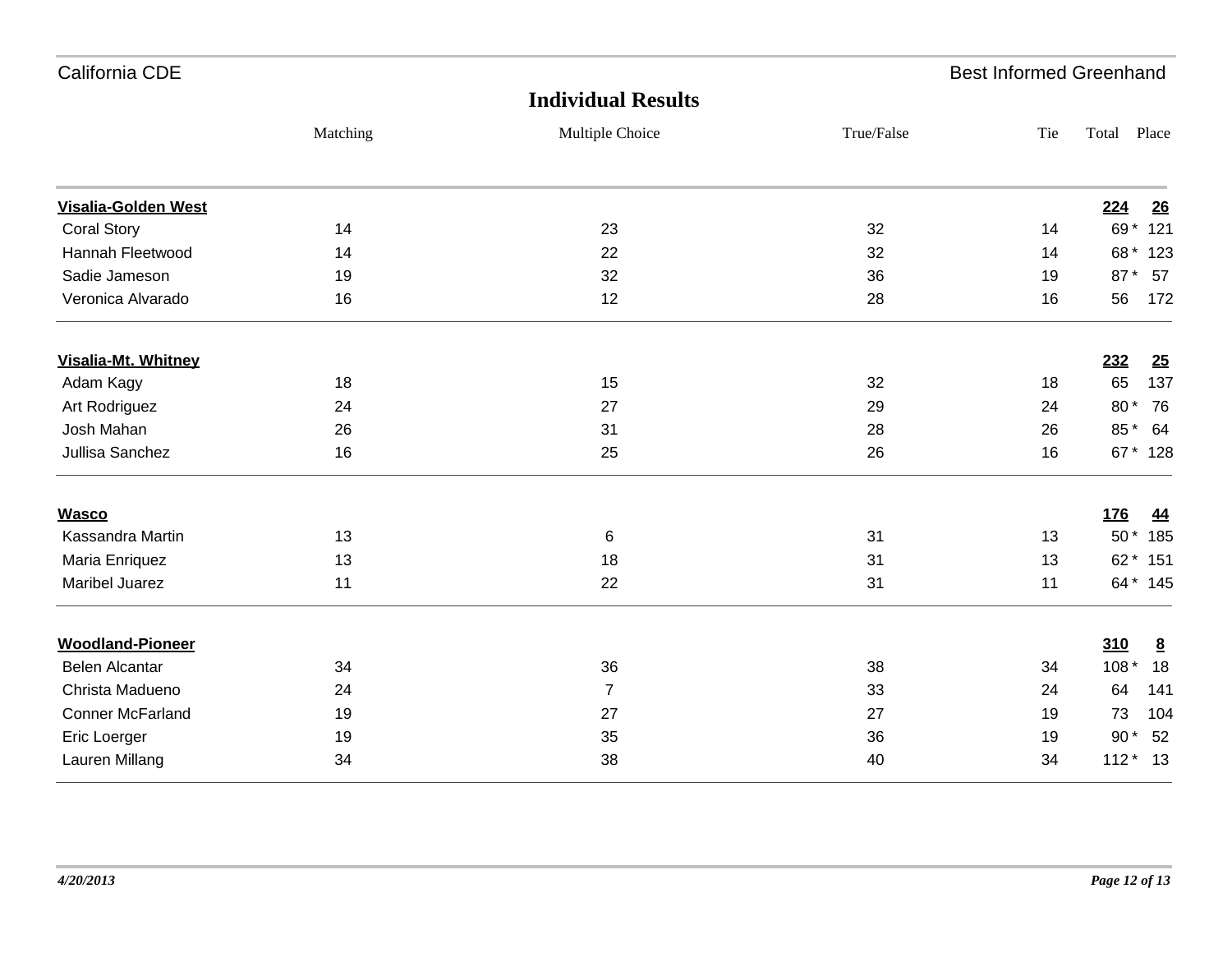| California CDE |          |                           |            | <b>Best Informed Greenhand</b> |       |  |  |  |  |
|----------------|----------|---------------------------|------------|--------------------------------|-------|--|--|--|--|
|                |          | <b>Individual Results</b> |            |                                |       |  |  |  |  |
|                | Matching | Multiple Choice           | True/False | Tie<br>Total                   | Place |  |  |  |  |
|                |          |                           |            |                                |       |  |  |  |  |

Ties Broken by Matching. Top three scores used to calculate team score. The scores used to compute team score compute team score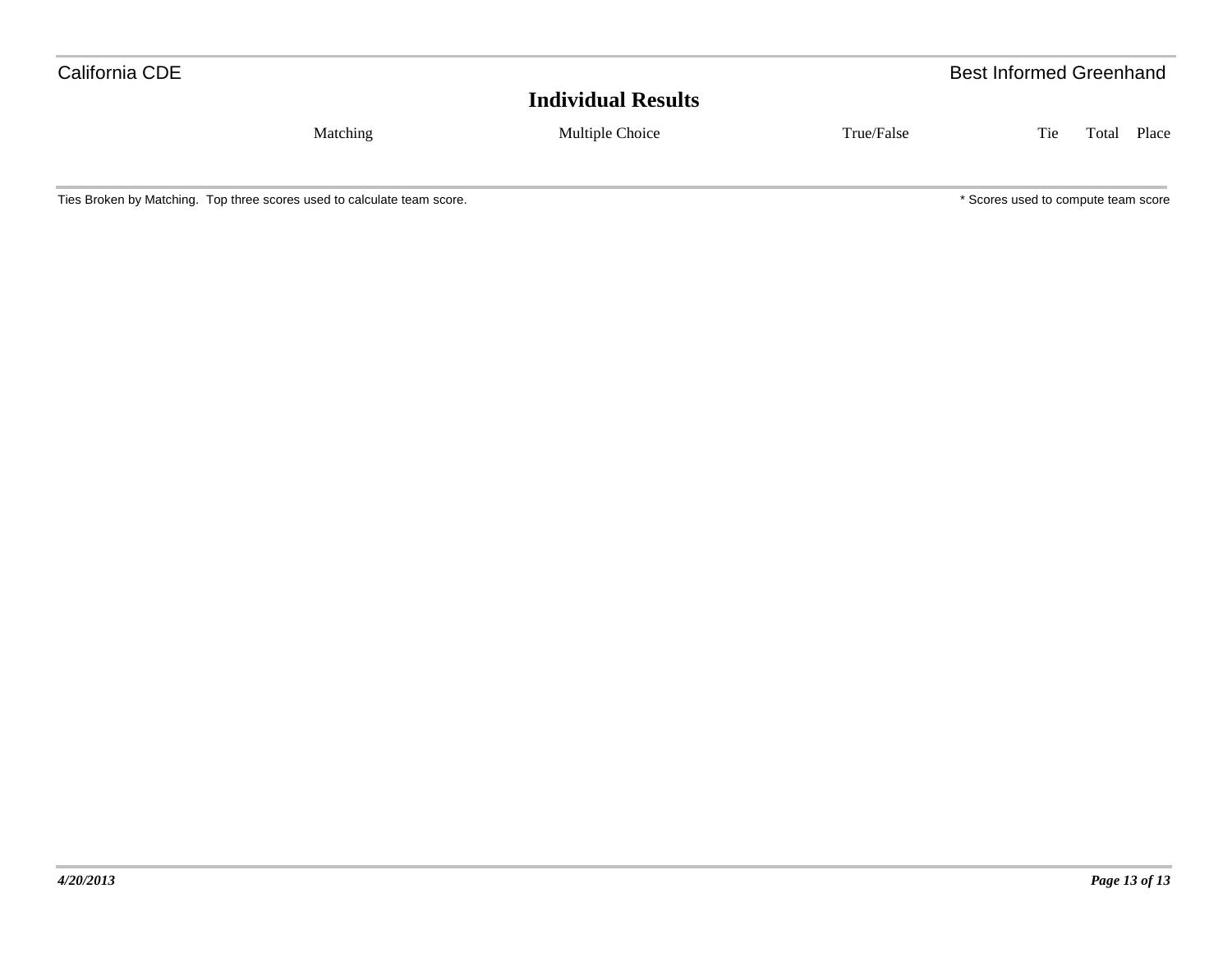| Matching | Multiple Choice | True/False | Fill In                          | Tie                    | Total Place |                                              |
|----------|-----------------|------------|----------------------------------|------------------------|-------------|----------------------------------------------|
|          |                 |            |                                  |                        |             |                                              |
|          |                 |            |                                  |                        |             | $\mathbf{3}$                                 |
|          |                 |            |                                  |                        |             | 24                                           |
| 93       | 119             | 117        | $\pmb{0}$                        | 93                     | 329         | $\overline{4}$                               |
| 78       | 93              | 92         | $\mathbf 0$                      | 78                     | 263         | 13                                           |
| 58       | 88              | 99         | $\pmb{0}$                        | 58                     | 245         | 19                                           |
| 51       | 65              | 89         | $\mathbf 0$                      | 51                     | 205         | 33                                           |
| 35       | 65              | 86         | $\pmb{0}$                        | 35                     | 186         | 37                                           |
| 46       | 51              | 80         | $\pmb{0}$                        | 46                     | 177         | 43                                           |
| 97       | 116             | 110        | $\pmb{0}$                        | 97                     | 323         | 6                                            |
| 51       | 70              | 91         | $\pmb{0}$                        | 51                     | 212         | 30                                           |
| 87       | 78              | 96         | $\pmb{0}$                        | 87                     | 261         | 16                                           |
| 48       | 77              | 94         | $\pmb{0}$                        | 48                     | 219         | 27                                           |
| 111      | 112             | 110        | $\pmb{0}$                        | 111                    | 333         | $\overline{2}$                               |
| 60       | 43              | 77         | $\pmb{0}$                        | 60                     | 180         | 41                                           |
| 64       | 92              | 95         | $\pmb{0}$                        | 64                     | 251         | 18                                           |
| 25       | 37              | 55         | $\mathbf 0$                      | 25                     | 117         | 48                                           |
| 93       | 103             | 117        | $\pmb{0}$                        | 93                     | 313         | $\overline{7}$                               |
| 62       | 74              | 99         | $\pmb{0}$                        | 62                     | 235         | 23                                           |
| 64       | 49              | 76         | $\pmb{0}$                        | 64                     | 189         | 36                                           |
| 69       | 82              | 111        | $\pmb{0}$                        | 69                     | 262         | 15                                           |
|          | 95<br>65        | 120<br>84  | <b>Team Results</b><br>114<br>84 | $\pmb{0}$<br>$\pmb{0}$ | 95<br>65    | <b>Best Informed Greenhand</b><br>329<br>233 |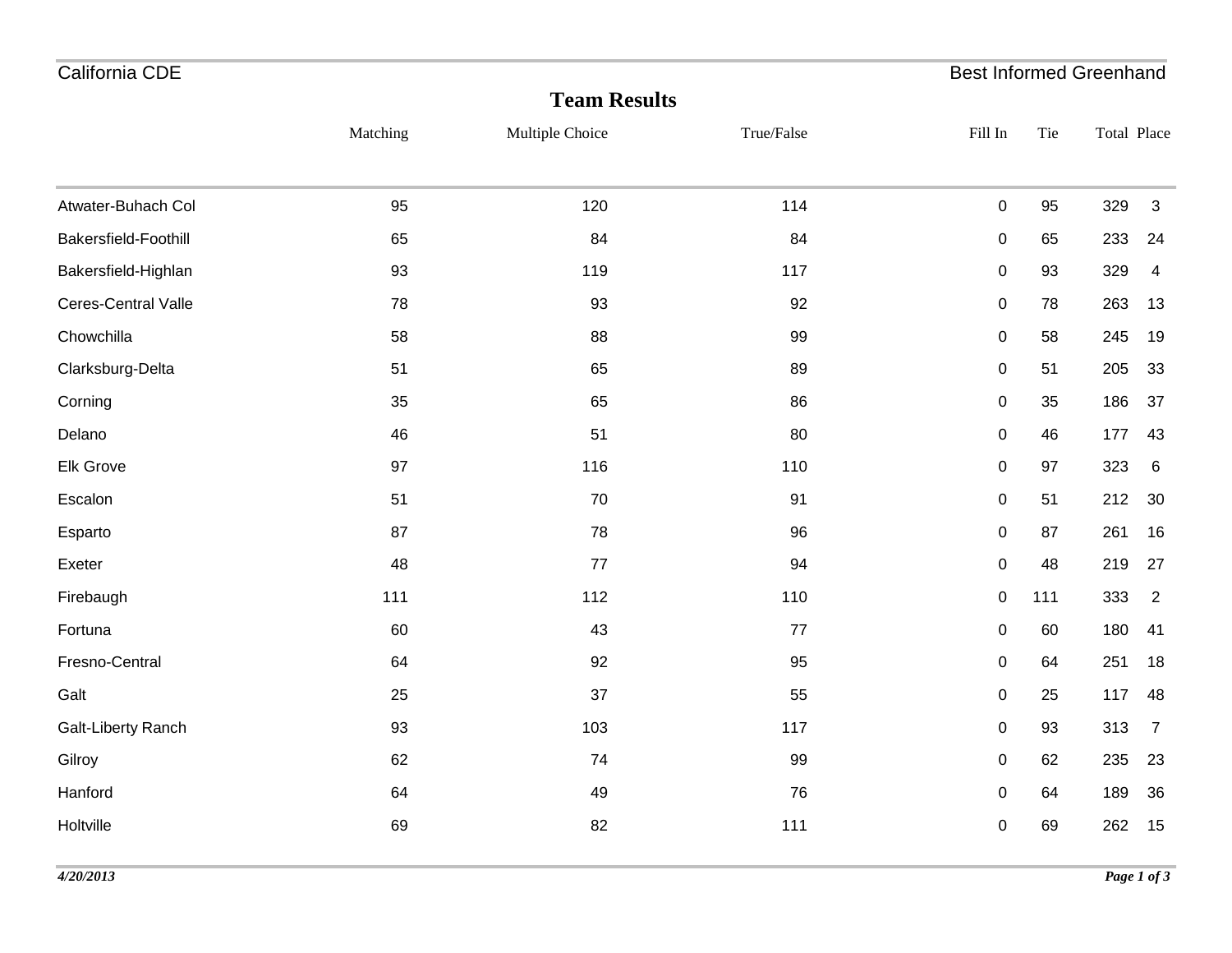| California CDE      |          |                     |            | <b>Best Informed Greenhand</b> |      |             |                |
|---------------------|----------|---------------------|------------|--------------------------------|------|-------------|----------------|
|                     |          | <b>Team Results</b> |            |                                |      |             |                |
|                     | Matching | Multiple Choice     | True/False | Fill In                        | Tie  | Total Place |                |
| Kerman              | 54       | 69                  | 89         | 0                              | 54   | 212         | 29             |
| King City           | 49       | 43                  | 85         | 0                              | 49   | 177         | 42             |
| Kingsburg           | 39       | 50                  | 95         | 0                              | 39   | 184         | 40             |
| Lake Isabella-Kern  | 33       | 56                  | 85         | 0                              | 33   | 174         | 45             |
| Laton               | 49       | 51                  | 84         | 0                              | 49   | 184         | 38             |
| Le Grand            | 80       | 105                 | 91         | $\boldsymbol{0}$               | 80   | 276         | 12             |
| Lebec-Frazier Moun  | 36       | 25                  | 44         | $\pmb{0}$                      | 36   | 105         | 51             |
| Livingston          | 25       | 25                  | 64         | $\pmb{0}$                      | 25   | 114         | 49             |
| Lodi                | 84       | 112                 | 107        | 0                              | 84   | 303         | 9              |
| Loomis-Del Oro      | 27       | 27                  | 68         | $\pmb{0}$                      | 27   | 122         | 47             |
| Los Banos           | 71       | 110                 | 99         | $\pmb{0}$                      | $71$ | 280         | 11             |
| Madera              | 131      | 134                 | 122        | $\pmb{0}$                      | 131  | 387         | $\overline{1}$ |
| Madera-Liberty      | 71       | 74                  | 93         | 0                              | 71   | 238         | 22             |
| Menifee-Heritage    | 99       | 118                 | 110        | $\boldsymbol{0}$               | 99   | 327         | 5              |
| Merced              | 86       | 65                  | 93         | 0                              | 86   | 244         | 20             |
| Merced-Golden Vall  | 48       | 52                  | 97         | $\pmb{0}$                      | 48   | 197         | 34             |
| Morgan Hill-Live Oa | 41       | 50                  | 58         | $\pmb{0}$                      | 41   | 149         | 46             |
| Newman-Orestimba    | 75       | 83                  | 101        | $\pmb{0}$                      | 75   | 259         | 17             |
| Nipomo              | 67       | 98                  | 98         | $\pmb{0}$                      | 67   | 263         | 14             |
| O'Neals-Minarets    | 89       | 89                  | 115        | 0                              | 89   | 293         | 10             |
|                     |          |                     |            |                                |      |             |                |